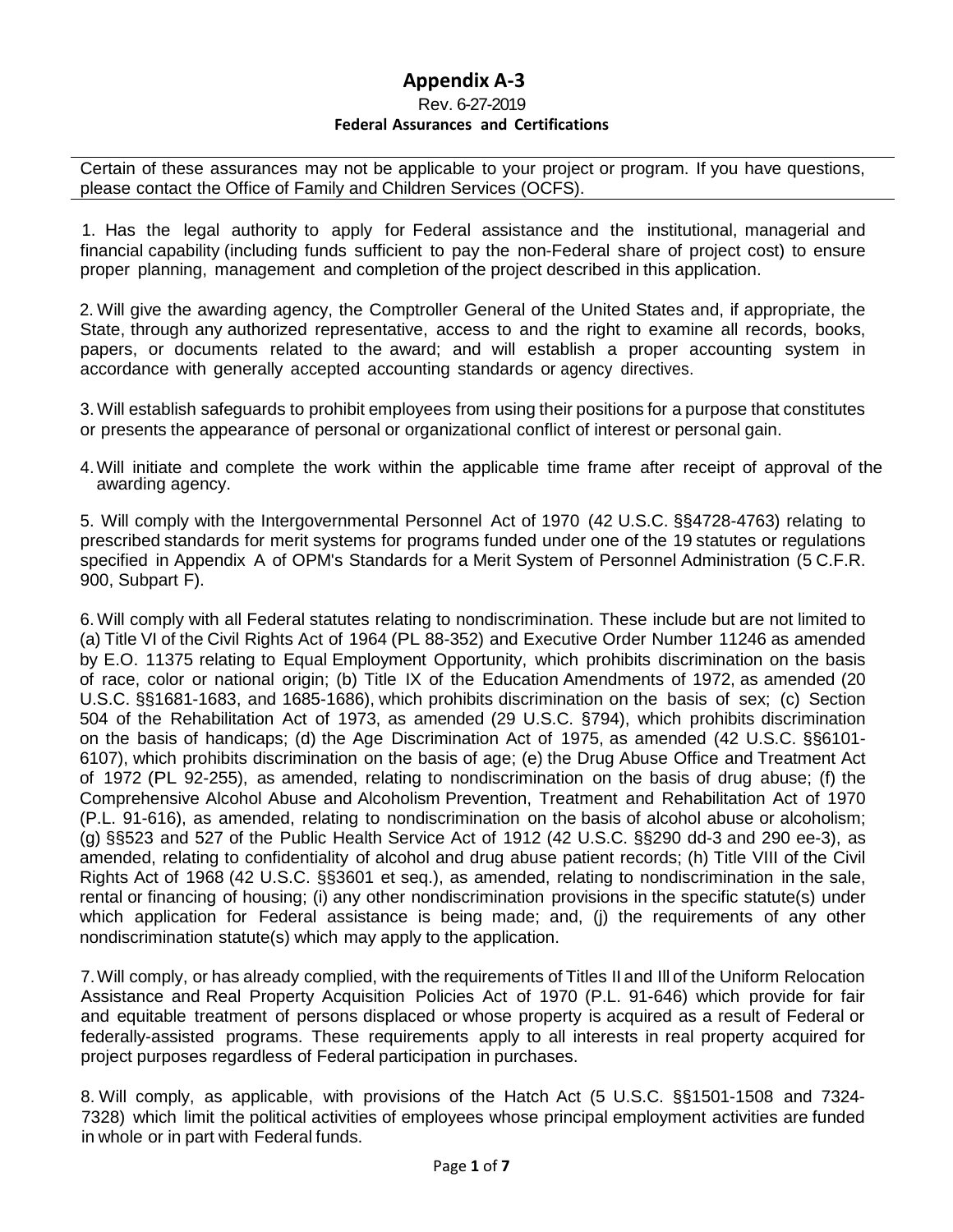9. Will comply, as applicable, with the provisions of the Davis-Bacon Act (40 U.S.C. §§276a to 276a-7), the Copeland Act (40 U.S.C. §276c and 18 U.S.C. §874), and the Contract Work Hours and Safety Standards Act (40 U.S.C. §§327-333), regarding labor standards for federally assisted construction subagreements.

10. Will comply, if applicable, with flood insurance purchase requirements of Section 102(a) of the Flood Disaster Protection Act of 1973 (P.L. 93-234) which requires recipients in a special flood hazard area to participate in the program and to purchase flood insurance if the total cost of insurable construction and acquisition is \$10,000 or more.

11. Will comply with environmental standards which may be prescribed pursuant to the following: (a) institution of environmental quality control measures under the National Environmental Policy Act of 1969 (P.L. 91-190) and Executive Order (EO) 11514; (b) notification of violating facilities pursuant to EO 11738; (c) protection of wetlands pursuant to EO 11990; (d) evaluation of flood hazards in floodplains in accordance with EO 11988; (e) assurance of project consistency with the approved State management program developed under the Coastal Zone Management Act of 1972 (16 U.S.C. §§1451 et seq.); (f) conformity of Federal actions to State (Clean Air) Implementation Plans under Section 176(c) of the Clean Air Act of 1955, as amended (42 U.S.C. §§7401 et seq.); (g) protection of underground sources of drinking water under the Safe Drinking Water Act of 1974, as amended (P.L. 93-523); and, (h) protection of endangered species under the Endangered Species Act of 1973, as amended (P.L. 93- 205).

12. Will assist the awarding agency in assuring compliance with Section 106 of the National Historic Preservation Act of 1966, as amended (16 U.S.C. §470), EO 11593 (identification and protection of historic properties), and the Archaeological and Historic Preservation Act of 1974 (16 U.S.C. §§469a-1 et seq.).

13. Will comply with the Lead-Based Paint Poisoning Prevention Act (42 U.S.C. §§4801 et seq.) which prohibits the use of lead-based paint in construction or rehabilitation of residence structures.

14. This contract is funded in whole or part with federal funds under the CDFA No(s) shown on the first page of Appendix C or Appendix X for renewals. OCFS is a pass-through entity of these federal funds. As a recipient of these federal funds, the Contractor may be determined, as shown on the first page of Appendix C or Appendix X for renewals, to be a sub-recipient of federal funds or assistance. Sub-recipients of federal funds or assistance have the responsibility of reporting to OCFS in addition to the sub-recipient's responsibility to file reports with the federal clearinghouse designated by Office of Management and Budget (OMB). If this contract will require the sub-recipient to expend \$750,000 or more of federal funds from this contract, or in total with other contracts or grants of federal funds or assistance in the sub-recipient's fiscal year, regardless of the source of the funding, the sub-recipient is required to comply with the terms and provisions of the 2 CFR Part 200 (Subparts A – F) - *Uniform Administrative Requirements, Cost Principles, and Audit Requirements for Federal Awards* or, if applicable, 45 CFR Part 75 or other applicable federal regulation. The sub-recipient will notify OCFS if it reasonably expects to expend the sum of \$750,000 of federally derived funds, in its fiscal year, as soon as it has notice of awards, grants or contracts totaling \$750,000 in federal funds but in no event later than the close of the calendar year. The sub-recipient will have an audit performed pursuant to the requirements of 2 CFR Part 200 (Subparts A – F) - *Uniform Administrative Requirements, Cost Principles, and Audit Requirements for Federal Awards* or, if applicable 45 CFR Part 75 or other applicable federal regulation, and provide OCFS with the required reports within 30 days of the sub-recipient's receipt of the independent audit report or within 9 months after the close of the sub-recipient's fiscal year, whichever event is sooner.

15. Certifies that Public Law 103-227, Part C - Environmental Tobacco Smoke, also known as the Pro-Children Act of 1994 (Act), requires that smoking not be permitted in any portion of any indoor facility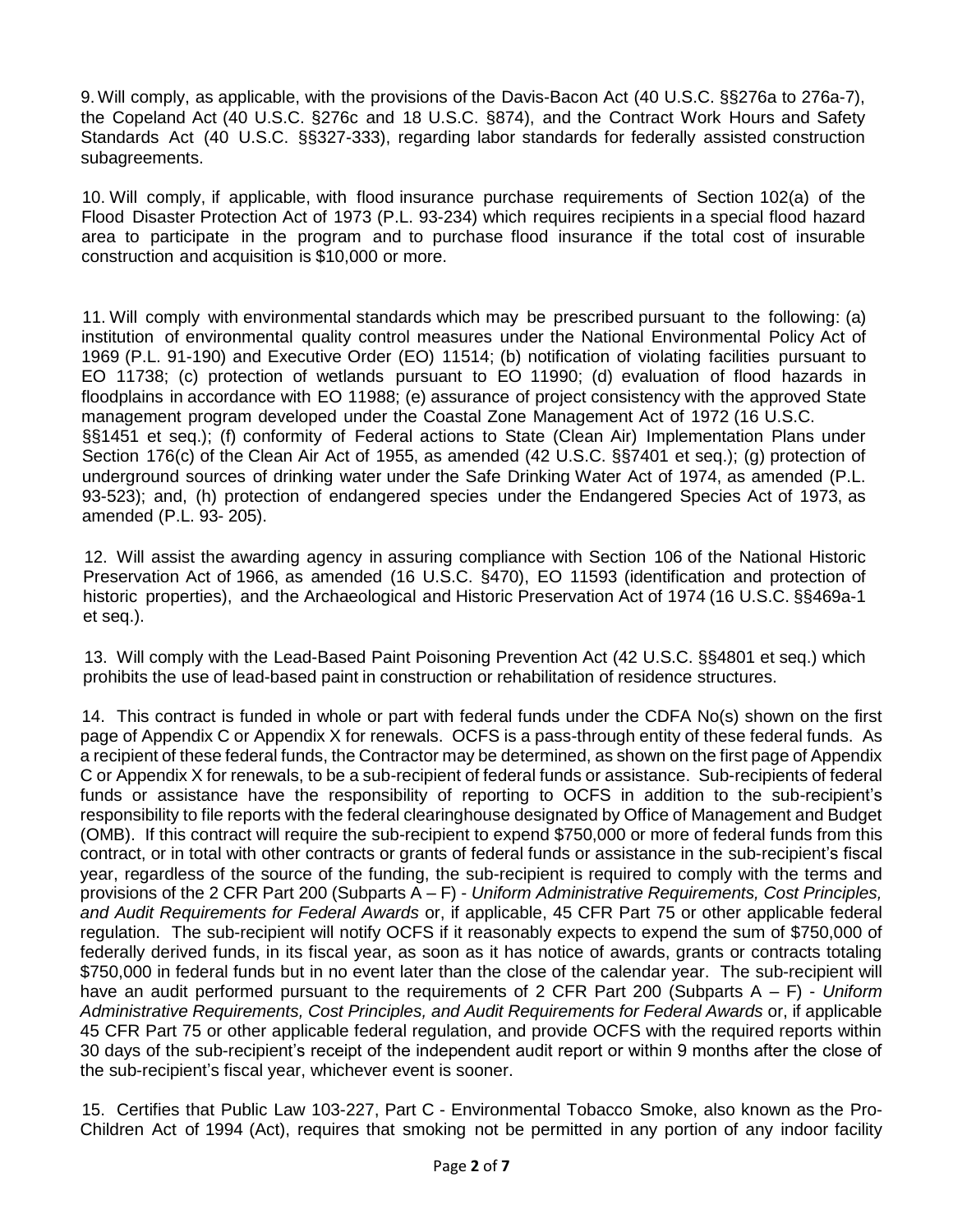owned or leased or contracted for by an entity and used routinely or regularly for the provision of health, day care, education, or library services to children under the age of 18, if the services are funded by Federal programs either directly or through State or local governments, by Federal grant, contract, loan, or loan guarantee. The law does not apply to children's services provided in private residences, facilities funded solely by Medicare or Medicaid funds, and portions of facilities used for inpatient drug or alcohol treatment. Failure to comply with the provisions of the law may result in the imposition of a civil monetary penalty of up to \$1000 per day and/or the imposition of an administrative compliance order on the responsible entity. By signing and submitting this application the applicant/grantee certifies that it will comply with the requirements of the Act. The grantee further agrees that it will require the language of this certification be included in any subawards which contain provisions of children's services and all subgrantees shall certify accordingly.

16A. 1. By signing and/or submitting this application or grant agreement, the grantee is providing the certification set out below. 2. The certification set out below is a material representation of fact upon which reliance is placed when the agency awards the grant. If it is later determined that the grantee knowingly rendered a false certification, or otherwise violates the requirements of the Drug-Free Workplace Act, the agency, in addition to any other remedies available to the Federal Government, may take action authorized under the Drug-Free Workplace Act. 3. For grantees other than individuals, Alternate I applies. For grantees who are individuals, Alternate II applies. 4. Workplaces under grants, for grantees other than individuals, need not be identified on the certification. If known, they may be identified in the grant application. If the grantee does not identify the workplaces at the time of application, or upon award, if there is no application, the grantee must keep the identity of the workplace(s) on file in its office and make the information available for Federal inspection. Failure to identify all known workplaces constitutes a violation of the grantee's drug-free workplace requirements. 5. Workplace identifications must include the actual address of buildings (or parts of buildings) or sites where work under the grant takes place. Categorical descriptions may be used (e.g. all vehicles of a mass transit authority or State highway department while in operation, State employees in each local unemployment office, performers in concert halls or radio studios). 6. If the workplace identified to the agency changes during the performance of the grant, the grantee shall inform the agency of the change(s), if it previously identified the workplaces in question (see paragraph four). 7. Definitions of terms in the Nonprocurement Suspension and Debarment common rule and Drug-Free Workplace common rule apply to this certification. Grantees' attention is called, in particular, to the following definitions from these rules: Controlled substance means a controlled substance in Schedules I through V of the Controlled Substances Act (21 U.S.C. 812) and as further defined by regulation (21 CFR 1308.11 through 1308.15); Conviction means a finding of guilt (including a plea of nolo contendere) or imposition of sentence, or both, by any judicial body charged with the responsibility to determine violations of the Federal or State criminal drug statutes: Criminal drug statute means a Federal or non-Federal criminal statute involving the manufacture, distribution, dispensing, use, or possession of any controlled substance: Employee means the employee of a grantee directly engaged in the performance of work under a grant, including: (i) All direct charge employees: (ii) All indirect charge employees unless their impact or involvement is insignificant to the performance of the grant: and, (iii) Temporary personnel and consultants who are directly engaged in the performance of work under the grant and who are on the grantee's payroll. This definition does not include workers not on the payroll of the grantee (e.g. volunteers, even if used to meet a matching requirement: consultants or independent contractors not on the grantee's payroll; or employees of subrecipients or subcontractors in covered workplaces).

16B. Alternate I (Grantees Other Than Individuals). 1. The grantee certifies that the applicant will, or will continue to, provide a drug-free workplace in accordance with 45 CFR Part 76 by: (a) Publishing a statement notifying employees that the unlawful manufacture, distribution, dispensing, possession or use of a controlled substance is prohibited in the grantee's workplace and specifying the actions that will be taken against employees for violation of such prohibition; (b) Establishing an ongoing drug-free awareness program to inform employees about: (1) The dangers of drug abuse in the workplace: (2) The grantee's policy of maintaining a drug-free workplace; (3) Any available drug counseling, rehabilitation, and employee assistance programs: and (4) The penalties that may be imposed upon employees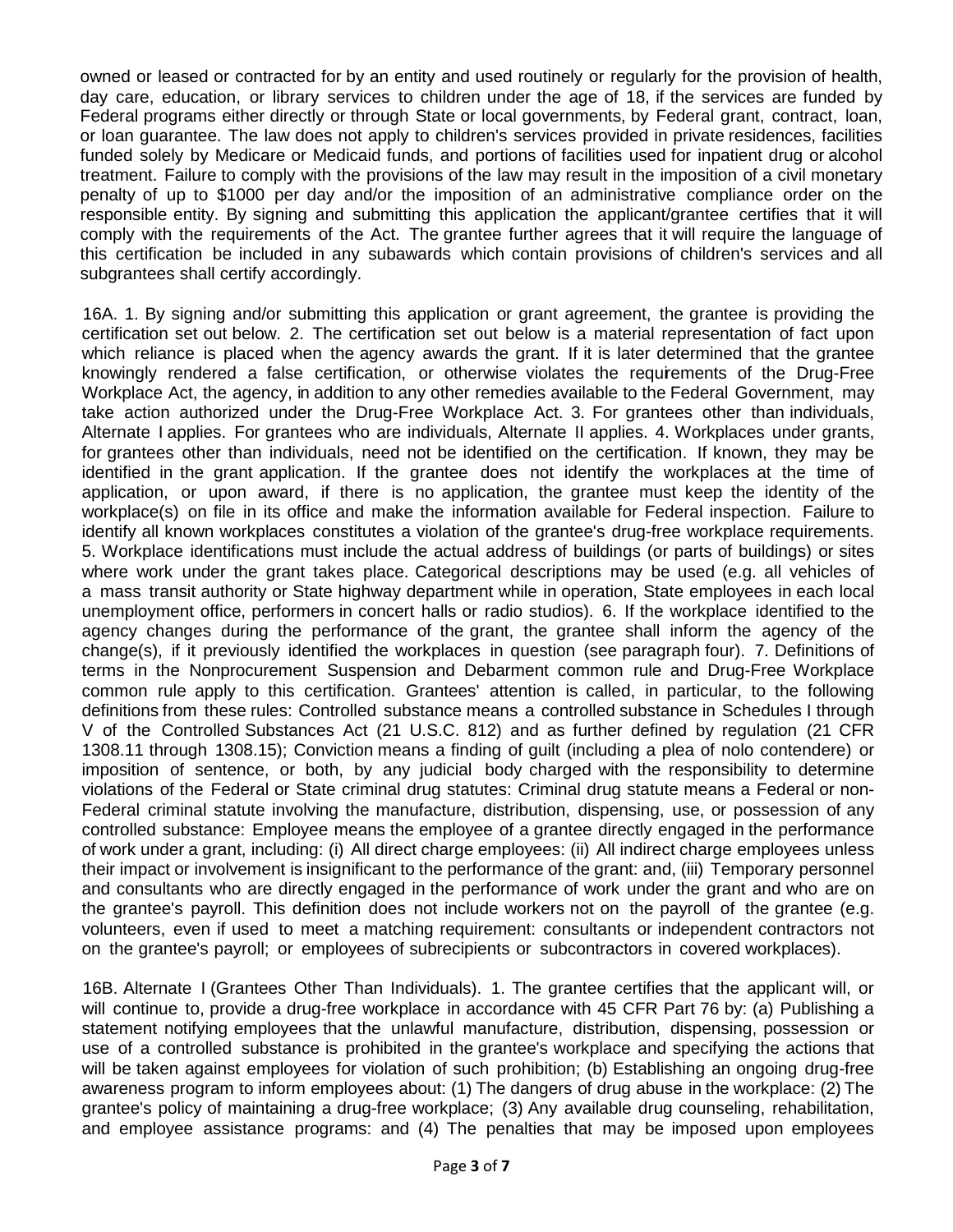for drug abuse violations occurring in the workplace; (c) Making it a requirement that each employee to be engaged in the performance of the grant be given a copy of the statement required by paragraph (a) above; (d) Notifying the employee in the statement required by paragraph (a) above, that, as a condition of employment under the grant, the employee will (1) Abide by the terms of the statement; and (2) Notify the employer in writing of his or her conviction for violation of a criminal drug status occurring in the workplace no later than five calendar days after such conviction; (e) Notify the agency in writing within ten calendar days after receiving notice under paragraph (d)(2) from an employee or otherwise receiving actual notice of such conviction. Employers of convicted employees must provide notice, including position title, to every grant officer or other designee on whose grant activity the convicted employee was working, unless the Federal agency has designated a central point for the receipt of such notices. Notice shall include the identification number(s) of each affected grant; (f) Taking one of the following actions, within 30 calendar days of receiving notice under paragraph (d)(2), with respect to any employee who is so convicted- (1) Taking appropriate personnel action against such an employee, up to and including termination, consistent with the requirements of the Rehabilitation Act of 1973, as amended, or (2) Requiring such employee to participate satisfactorily in a drug abuse assistance or rehabilitation program approved for such purposes by a Federal, State, or local health, law enforcement, or other appropriate agency; (g) Making a good faith effort to continue to maintain a drug-free workplace through implementation of paragraphs (a), (b), (c), (d), (e), and (f). For purposes of paragraph (e) regarding agency notification of criminal drug convictions, the DHHS has designated the following central point for receipt of such notices: Division of Grants Policy and Oversight, Office of Management and Acquisition, Department of Health and Human Services, Room 517-D, 200 Independence Avenue, S.W., Washington, D.C., 20201.

16C. Alternate II (Grantees Who Are Individuals). 1. The grantee certifies that, as a condition of the grant, he or she will not engage in the unlawful manufacture, distribution, dispensing, possession, or use of a controlled substance in conducting any activity with the grant; 2. If convicted of a criminal drug offense resulting from a violation occurring during the conduct of any grant activity, he or she will report the conviction, in writing, within 1O calendar days of the conviction, to every grant officer or other designee, unless the Federal agency designates a central point for the receipt of such notices. When notice is made to such a central point, it shall include the identification number(s) of each affected grant.

17. Certifies that Title 31, United States Code, Section 1352, entitled "Limitation on use of appropriated funds to influence certain Federal contracting and financial transactions," generally prohibits recipients of Federal grants and cooperative agreements from using Federal (appropriated) funds for lobbying the Executive or Legislative Branches of the Federal Government in connection with a SPECIFIC grant or cooperative agreement. Section 1352 also requires that each person who requests or receives a Federal grant or cooperative agreement must disclose lobbying undertaken with non-Federal (nonappropriated) funds. The requirements apply to grants and cooperative agreements EXCEEDING \$100,000 in total costs (45 CFR Part 93). The undersigned (authorized official signing for the applicant organization) certifies, to the best of his or her knowledge and belief that: (1) No Federal appropriated funds have been paid or will be paid, by or on behalf of the undersigned, to any person for influencing or attempting to influence an officer or employee of any agency, a Member of Congress, an officer or employee of Congress, or an employee of a Member of Congress in connection with the awarding of any Federal contract, the making of any Federal grant, the making of any Federal loan, the entering into of any cooperative agreement, and the extension, continuation, renewal, amendment, or modification of any Federal contract, grant, loan, or cooperative agreement. (2) If any funds other than Federally appropriated funds have been paid or will be paid to any person for influencing or attempting to influence an officer or employee of any agency, a Member of Congress, an officer or employee of Congress, or an employee of a Member of Congress in connection with this Federal contract, grant, loan, or cooperative agreement, the undersigned shall complete and submit Standard Form-LLL, "Disclosure of Lobbying Activities," in accordance with its instructions. (If needed, Standard Form-LLL, "Disclosure of Lobbying Activities," its instructions, and continuation sheet are included at the end of this application form.) (3) The undersigned shall require that the language of this certification be included in the award documents for all subawards at all tiers (including subcontracts, subgrants,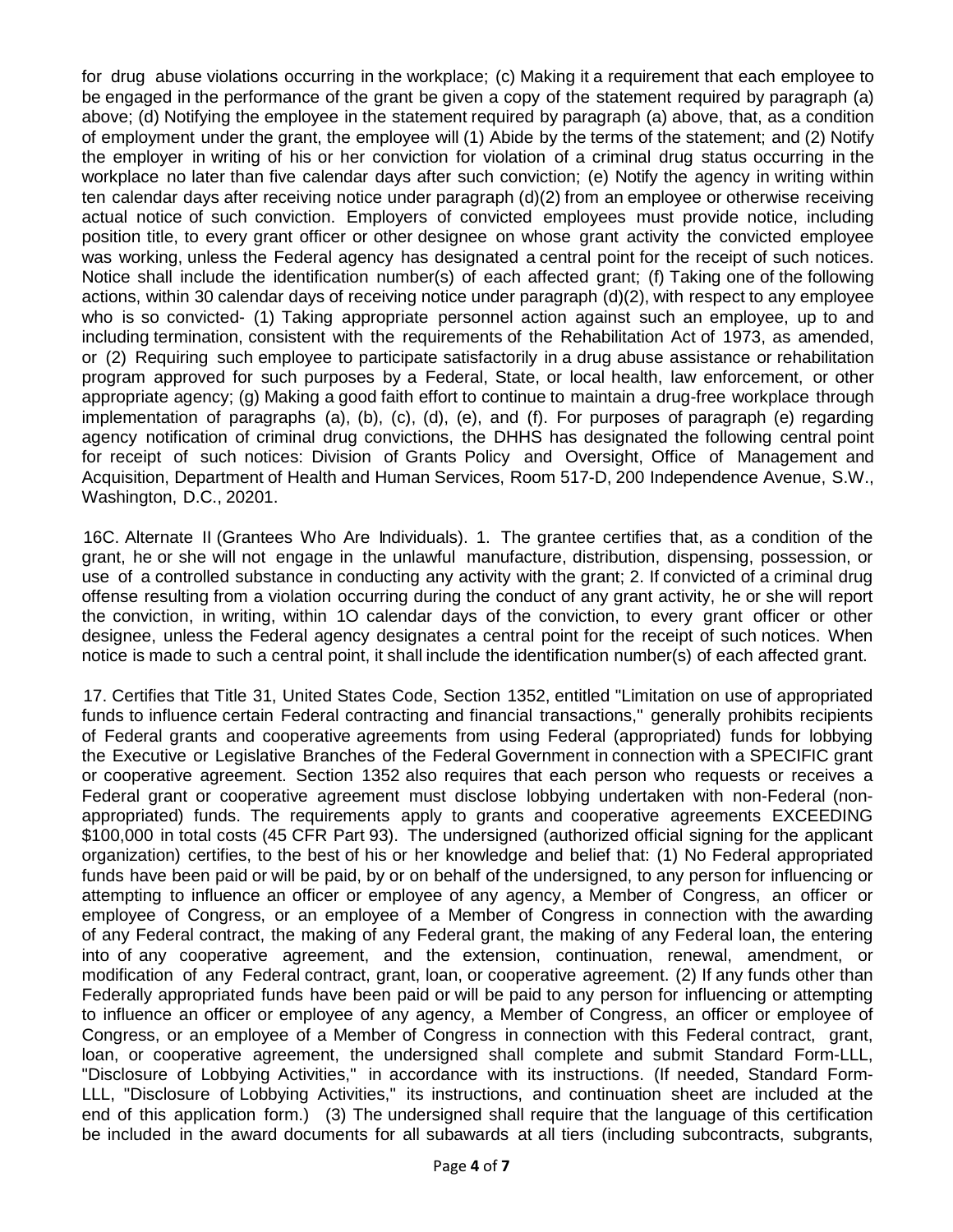and contracts under grants, loans, and cooperative agreements) and that all subrecipients shall certify and disclose accordingly. This certification is a material representation of fact upon which reliance was placed when this transaction was made or entered into. Submission of this certification is a prerequisite for making or entering into this transaction imposed by Section 1352, U.S. Code. Any person who fails to file the required certification shall be subject to a civil penalty of not less than \$10,000 and not more than \$100,000 for each such failure.

18A1. Agrees that, a) By signing and submitting this proposal, the prospective primary applicant is providing the certification set out below. b) The inability of a person to provide the certification required below will not necessarily result in denial of participation in this covered transaction. The prospective participant shall submit an explanation of why it cannot provide the certification set out below. The certification or explanation will be considered in connection with the department or agency's determination whether to enter into this transaction. However, failure of the prospective primary participant to furnish a certification or an explanation shall disqualify such person from participation in this transaction. c) The certification in this clause is a material representation of fact upon which reliance was placed when the department or agency determined to enter into this transaction. If it is later determined that the prospective primary participant knowingly rendered an erroneous certification, in addition to other remedies available to the Federal Government, the department or agency may terminate this transaction for cause or default. d) The prospective primary participant shall provide immediate written notice to the department or agency to which this proposal is submitted if at any time the prospective primary participant learns that its certification was erroneous when submitted or has become erroneous by reason of changed circumstances. e) The terms covered transaction, debarred, suspended, ineligible, lower tier covered transaction, participant, person, primary covered transaction, principal, proposal, and voluntarily excluded, as used in this clause, have the meanings set out in the Definitions and Coverage sections of the rules implementing Executive Order 12549. You may contact the Office of Children and Family Services for assistance in obtaining a copy of those regulations. f) The prospective primary participant agrees by submitting this proposal that, should the proposed covered transaction be entered into, it shall not knowingly enter into any lower tier covered transaction with a person who is proposed for debarment under 48 CFR part 9, subpart 9.4 debarred, suspended, declared ineligible, or voluntarily excluded from participation in this covered transaction, unless authorized by the department or agency entering into this transaction. g) The prospective primary participant further agrees by submitting this proposal that it will include the clause titled "Certification Regarding Debarment, Suspension, Ineligibility and Voluntary Exclusion - Lower Tier Covered Transaction" provided by the department or agency entering into this covered transaction, without modification, in all lower tier covered transactions and in all solicitations for lower tier covered transactions. h) A participant in a covered transaction may rely upon a certification of a prospective participant in a lower tier covered transaction that it is not proposed for debarment under 48 CFR part 9, subpart 9.4 debarred, suspended, ineligible, or voluntarily excluded from the covered transaction, unless it knows that the certification is erroneous. A participant may decide the method and frequency by which it determines the eligibility of its principals. Each participant may, but is not required to, check the List of Parties Excluded from Federal Procurement and Nonprocurement Programs. i) Nothing contained in the foregoing shall be construed to require establishment of a system of records in order to render in good faith the certification required by this clause. The knowledge and information of a participant is not required to exceed that which is normally possessed by a prudent person in the ordinary course of business dealings. j) Except for transactions authorized under paragraph 6 of these instructions, if a participant in a covered transaction knowingly enters into a lower tier covered transaction with a person who is proposed for debarment under 48 CFR part 9, subpart 9.4, suspended, debarred, ineligible, or voluntarily excluded from participation in this transaction, in addition to other remedies available to the Federal Government, the department or agency may terminate this transaction for cause or default.

18A2. (1) Certifies to the best of its knowledge and belief, that the applicant and its principals: a) Are not presently debarred, suspended, proposed for debarment, declared ineligible, or voluntarily excluded by any Federal department or agency; b) Have not within a three-year period preceding this proposal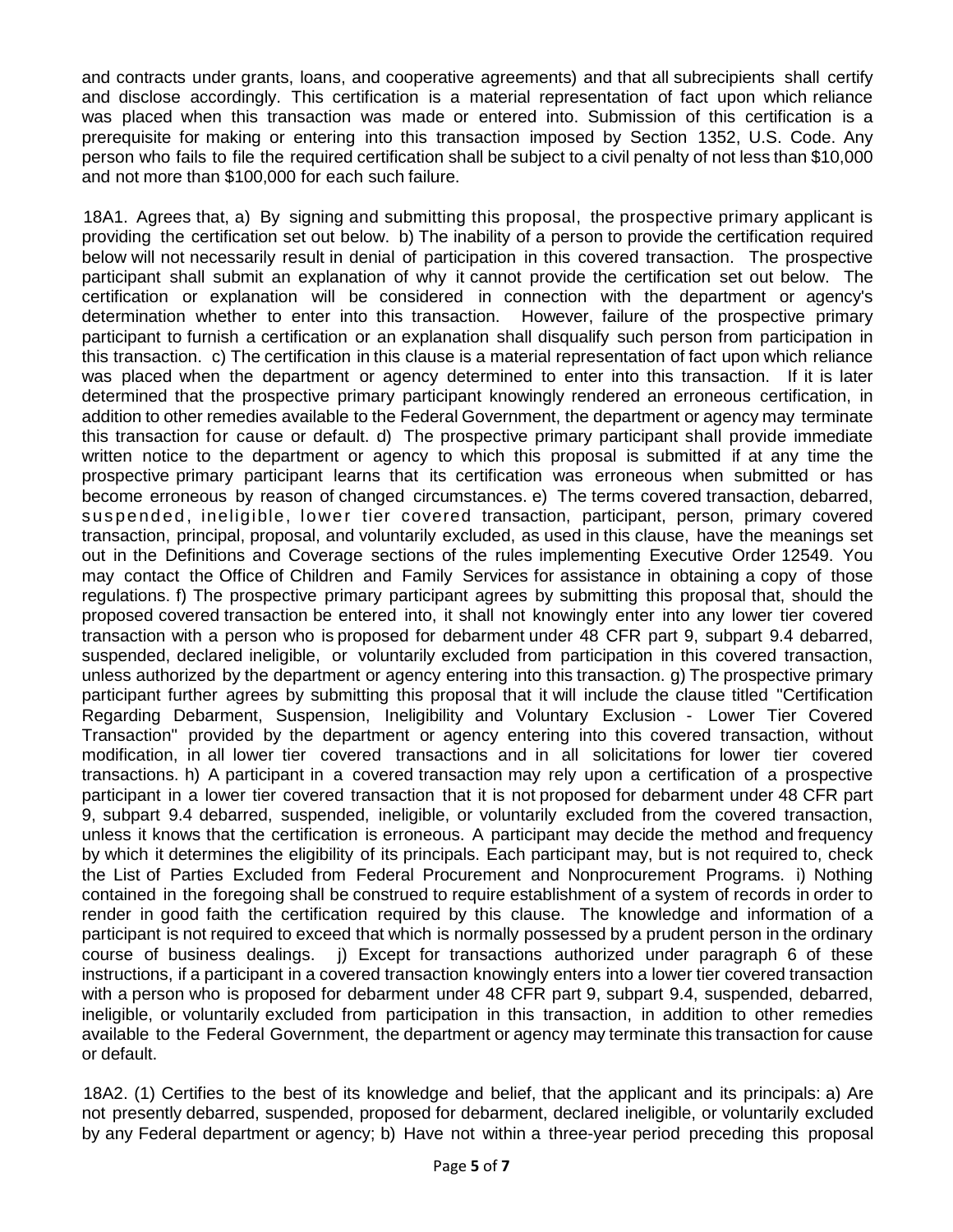been convicted of or had a civil judgement rendered against them for commission of fraud or a criminal offense in connection with obtaining, attempting to obtain, or performing a public (Federal, State, or local) transaction or contract under a public transaction or contract under a public transaction; violation of Federal or State antitrust statutes or commission of embezzlement, theft, forgery, bribery, falsification or destruction of records, making false statements, or receiving stolen property; c) Are not presently indicted for or otherwise criminally or civilly charged by a governmental entity (Federal, State, or local) with commission of any of the offenses enumerated in paragraph 19A. 2. (1) b) of this certification; and d) Have not within a three-year period preceding this application/proposal had on or more public transactions (Federal, State, or local) terminated for cause or default. (2) Where the prospective primary participant is unable to certify to any of the statements in this certification, such prospective participant shall attach an explanation to this proposal.

18B.1 Certification Regarding Debarment, Suspension, Ineligibility and Voluntary Exclusion - Lower Tier Covered Transactions Instructions for Certification. a) By signing and submitting this proposal, the prospective lower tier participant is providing the certification set out below. b) The certification in this clause is a material representation of fact upon which reliance was placed when this transaction was entered into. If it is later determined that the prospective lower tier participant knowingly rendered an erroneous certification, in addition to other remedies available to the Federal Government the department or agency with which this transaction originated may pursue available remedies, including suspension and/or debarment. c) The prospective lower tier participant shall provide immediate written notice to the person to which this proposal is submitted if at any time the prospective lower tier participant learns that its certification was erroneous when submitted or had become erroneous by reason of changed circumstances. d) The terms covered transaction, debarred, suspended, ineligible, lower tier covered transaction, participant, person, primary covered transaction, principal, proposal, and voluntarily excluded, as used in this clause, have the meaning set out in the Definitions and Coverage sections of rules implementing Executive Order 12549. You may contact the person to which this proposal is submitted for assistance in obtaining a copy of those regulations. e) The prospective lower tier participant agrees by submitting this proposal that, should the proposed covered transaction be entered into, it shall not knowingly enter into any lower tier covered transaction with a person who is proposed for debarment under 48 CFR part 9, subpart 9.4, debarred, suspended, declared ineligible, or voluntarily excluded from participation in this covered transaction, unless authorized by the department or agency with which this transaction originated. f) The prospective lower tier participant further agrees by submitting this proposal that it will include this clause titled "Certification Regarding Debarment, Suspension Ineligibility and Voluntary Exclusion-Lower Tier Covered Transaction," without modification, in all lower tier covered transactions and in all solicitations for lower tier covered transactions. g) A participant in a covered transaction may rely upon a certification of a prospective participant in a lower tier covered transaction that it is not proposed for debarment under 48 CFR part 9, subpart 9.4, debarred, suspended, ineligible, or voluntarily excluded from covered transactions, unless it knows that the certification is erroneous. A participant may decide the method and frequency by which it determines the eligibility of its principals.

Each participant may, but is not required to, check the List of Parties Excluded from Federal Procurement and Nonprocurement Programs. h) Nothing contained in the foregoing shall be construed to require establishment of a system of records in order to render in good faith the certification required by this clause. The knowledge and information of a participant is not required to exceed that which is normally possessed by a prudent person in the ordinary course of business dealings. i) Except for transactions authorized under paragraph 5 of these instructions, if a participant in a covered transaction knowingly enters into a lower tier covered transaction with a person who is proposed for debarment under 48 CFR part 9, subpart 9.4, suspended, debarred, ineligible, or voluntarily excluded from participation in this transaction, in addition to other remedies available to the Federal Government, the department or agency with which this transaction originated may pursue available remedies, including suspension and/or debarment.

18B.2 a) The prospective lower tier participant certifies, by submission of this proposal, that neither it nor its principals is presently debarred, suspended, proposed for debarment, declared ineligible, or